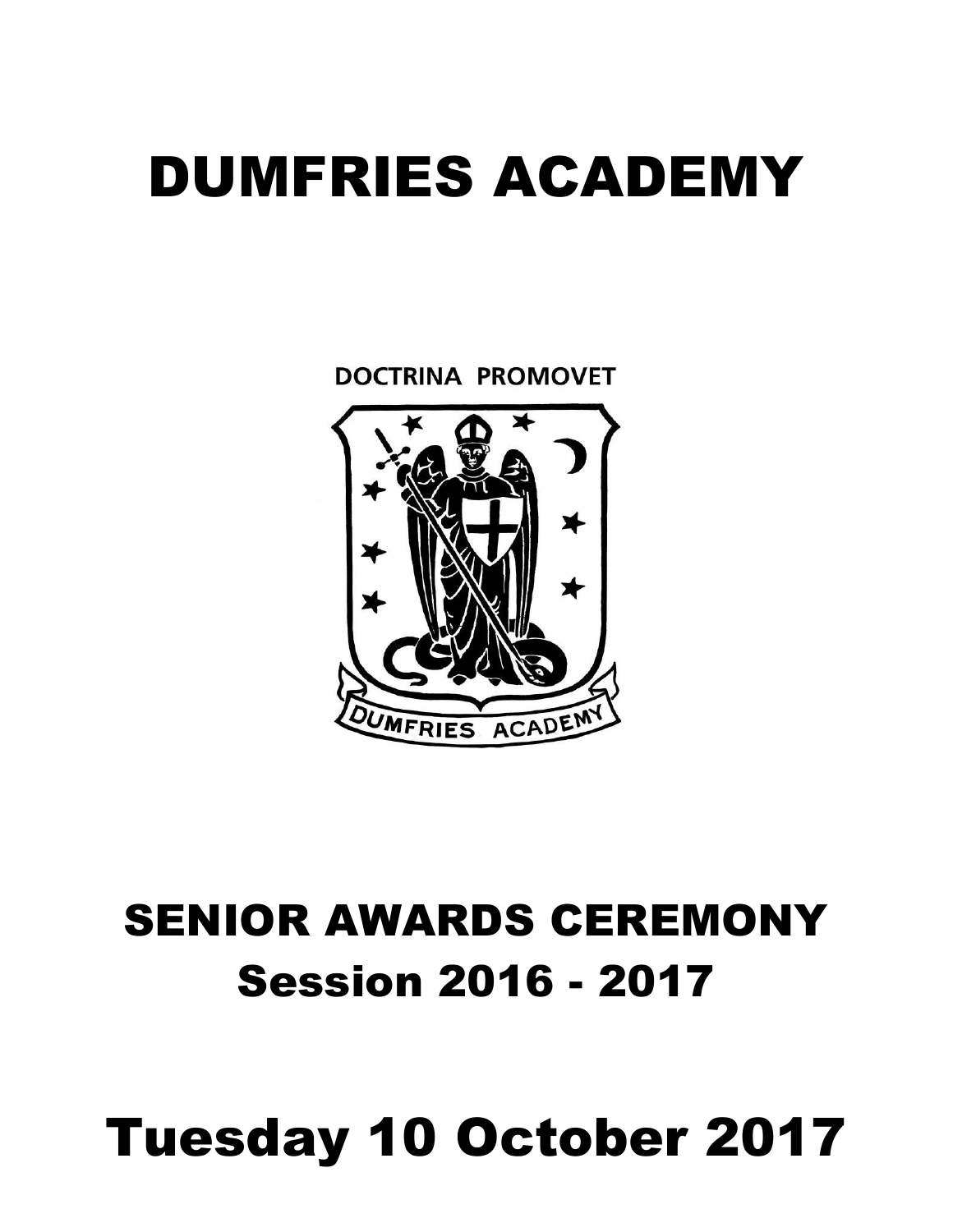## FOURTH YEAR CERTIFICATE OF MERIT

| 4B1             | Cole          | <b>Baigent</b>  | <b>French and Music</b>                   |
|-----------------|---------------|-----------------|-------------------------------------------|
| 4B1             | Joely         | Little          | Hospitality                               |
| 4B1             | Lewis         | Reid            | <b>Computer Science and Hospitality</b>   |
| 4B1             | Eryn          | <b>Riley</b>    | Drama and Hospitality                     |
| 4B <sub>2</sub> | Ryan          | Connelly        | <b>Physics</b>                            |
| 4B <sub>2</sub> | <b>Scott</b>  | <b>Dick</b>     | <b>English and Physical Education</b>     |
| 4B <sub>2</sub> | Hannah        | Grant           | Drama                                     |
| 4B <sub>2</sub> | <b>Ellis</b>  | Higginson       | <b>Hospitality and Media</b>              |
| 4B <sub>2</sub> | <b>Brooke</b> | Laird           | <b>French and Hospitality</b>             |
| 4B <sub>2</sub> | Amie          | <b>McLellan</b> | Art & Design and Hospitality              |
| 4B <sub>2</sub> | Tiegan        | Stairmand       | Art & Design                              |
| 4B <sub>2</sub> | Arqum         | Waseem          | Administration & IT and Hospitality       |
| 4H1             | Mia           | <b>Boyle</b>    | <b>Mathematics</b>                        |
| 4H1             | Fahim         | Tahir           | <b>Physical Education</b>                 |
| 4H <sub>2</sub> | Alanna        | Barszczynski    | <b>Hospitality and Mathematics</b>        |
| 4H <sub>2</sub> | Misha         | Dewar           | <b>Administration &amp; IT</b>            |
| 4H <sub>2</sub> | Amy           | Forster         | Administration & IT and Drama             |
| 4H <sub>2</sub> | Daniel        | <b>Jenkins</b>  | <b>Mathematics and Physics</b>            |
| 4H <sub>2</sub> | <b>Jack</b>   | Milton          | <b>Physical Education</b>                 |
| 4H <sub>2</sub> | Dale          | Muir            | <b>Computer Science and, Mathematics</b>  |
| 4L1             | Gregor        | Farquharson     | <b>Music</b>                              |
| 4L1             | Oliver        | Hogg            | <b>Hospitality and Physical Education</b> |
| 4L1             | <b>Ben</b>    | <b>Suddes</b>   | <b>Music</b>                              |
| 4L1             | Rachel        | Ward            | <b>Hospitality</b>                        |
| 4L1             | Aiden         | Wilson          | Design & Manufacture                      |
| 4L2             | Glenn         | <b>Broome</b>   | <b>Physical Education</b>                 |
| 4L2             | Morgan        | Gillan          | Hospitality                               |
| 4L2             | Dannie        | <b>Martin</b>   | <b>Administration &amp; IT</b>            |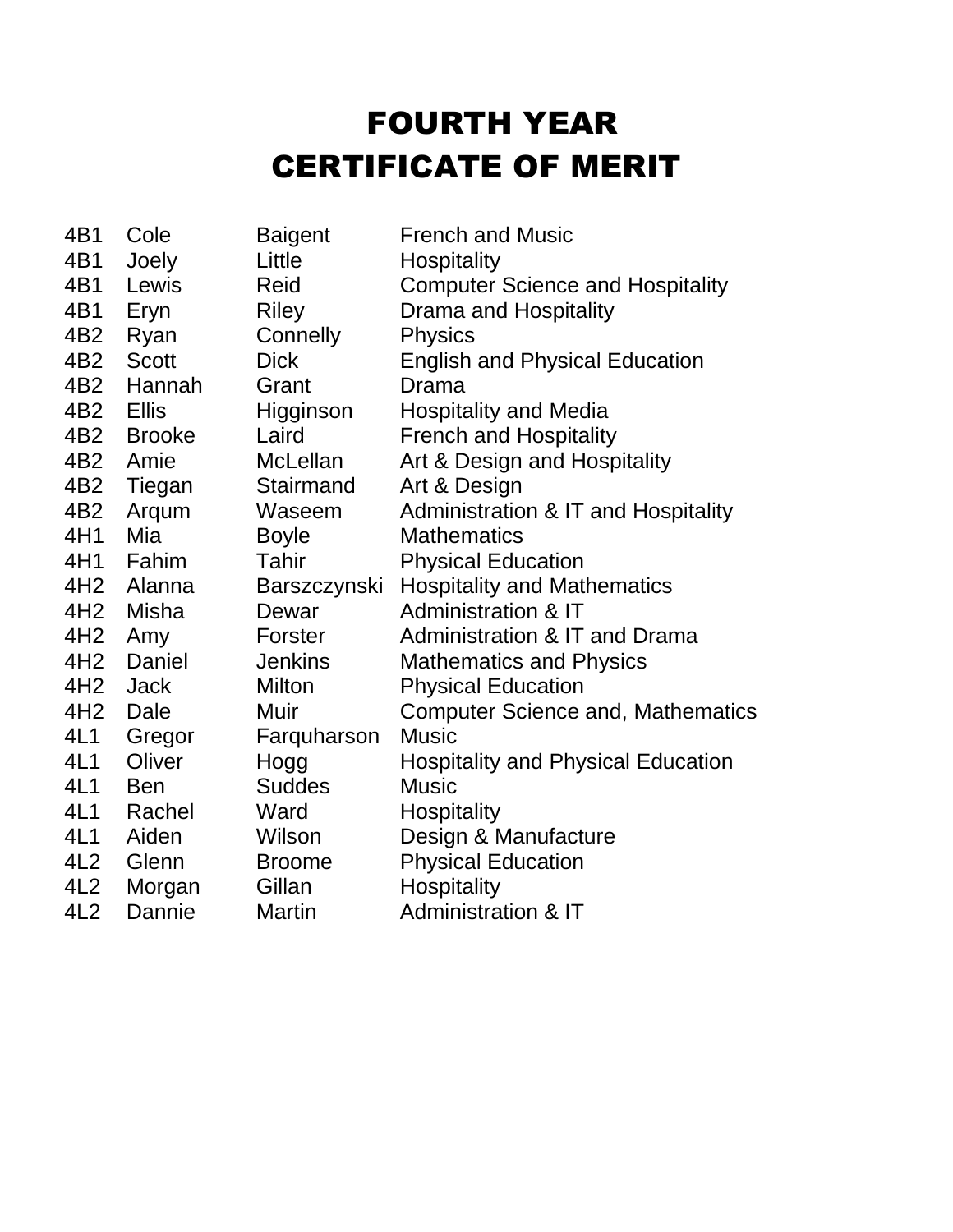## FOURTH YEAR CERTIFICATE OF EXCELLENCE

| 4B1             | Michael       | Alston-<br>Heyes  | <b>Computing Science, History and Mathematics</b>                         |
|-----------------|---------------|-------------------|---------------------------------------------------------------------------|
| 4B1             | Michalina     | <b>Balaga</b>     | Art & Design, English for Speakers of other<br>Languages and Hospitality  |
| 4B1             | Maya          | <b>Balestrini</b> | Biology, Geography and Mathematics                                        |
| 4B1             | Luke          | Caughey           | Drama, Mathematicsand Music                                               |
| 4B1             | <b>Jack</b>   | <b>Flower</b>     | French, History, Mathematics and Media                                    |
| 4B1             | Jamie         | <b>Marchbank</b>  | French, Mathematics and Physical Education                                |
| 4B1             | <b>Islay</b>  | McIsaac           | Chemistry, Physics, French, Mathematics and<br><b>Physical Education</b>  |
| 4B1             | Rowan         | Wilson            | Chemistry, Physics, Mathematics, Modern Studies<br>and Physical Education |
| 4B <sub>2</sub> | Lauren        | Hall              | English, History and Physical Education                                   |
| 4B <sub>2</sub> | Mikha         | Higginson         | English, Media, History, Hospitality and Physical                         |
|                 |               |                   | Education                                                                 |
| 4B <sub>2</sub> | Morgan        | Laird             | French, Hospitality and Mathematics                                       |
| 4B <sub>2</sub> | <b>Nicole</b> | Lough             | Administration & IT, Biology, French, History and                         |
|                 |               |                   | <b>Mathematics</b>                                                        |
| 4B <sub>2</sub> | Emma          | McClurg           | Drama, History and Modern Studies                                         |
| 4H1             | Isla          | <b>Barclay</b>    | Chemistry, Engineering Science, Mathematics,                              |
|                 |               |                   | <b>Media and Physics</b>                                                  |
| 4H1             | <b>Ross</b>   | Irving            | English, French, Physical Education                                       |
| 4H1             | Megan         | Kerr              | Art & Design, Geography. Mathematics, Modern<br><b>Studies, Physics</b>   |
| 4H1             | Lauren        | Peat              | Administration & IT, English, Modern Studies,                             |
|                 |               |                   | Sociology                                                                 |
| 4H1             | Katie         | Reading           | Drama, English, Mathematics, French, Sociology                            |
| 4H1             | auren         | Rice              | Biology, Chemistry, Physics, English, Mathematics                         |
| 4H1             | Hannah        | <b>Stewart</b>    | Chemistry, Physics, Engineering Science, English,                         |
|                 |               |                   | <b>Mathematics, Physical Education</b>                                    |
| 4H1             | Greig         | Weir              | Mathematics, Media, Physics                                               |
| 4H1             | Kayleigh      | <b>Witts</b>      | Engineering Science, Physics, Mathematics, English                        |
| 4H <sub>2</sub> | Erin          | Firth             | Administration & IT, English, French                                      |
| 4H <sub>2</sub> | Demi          | Gordon            | Art & Design, French, Hospitality, Mathematics                            |
| 4H <sub>2</sub> | Rachel        | Kerr              | Drama, English, History, Physical Education                               |
| 4H <sub>2</sub> | Georgia       | McCuaig           | Mathematics, Physics, Art & Design, Spanish                               |
| 4H <sub>2</sub> | Douglas       | Smith             | <b>Engineering Science, Mathematics, Physics</b>                          |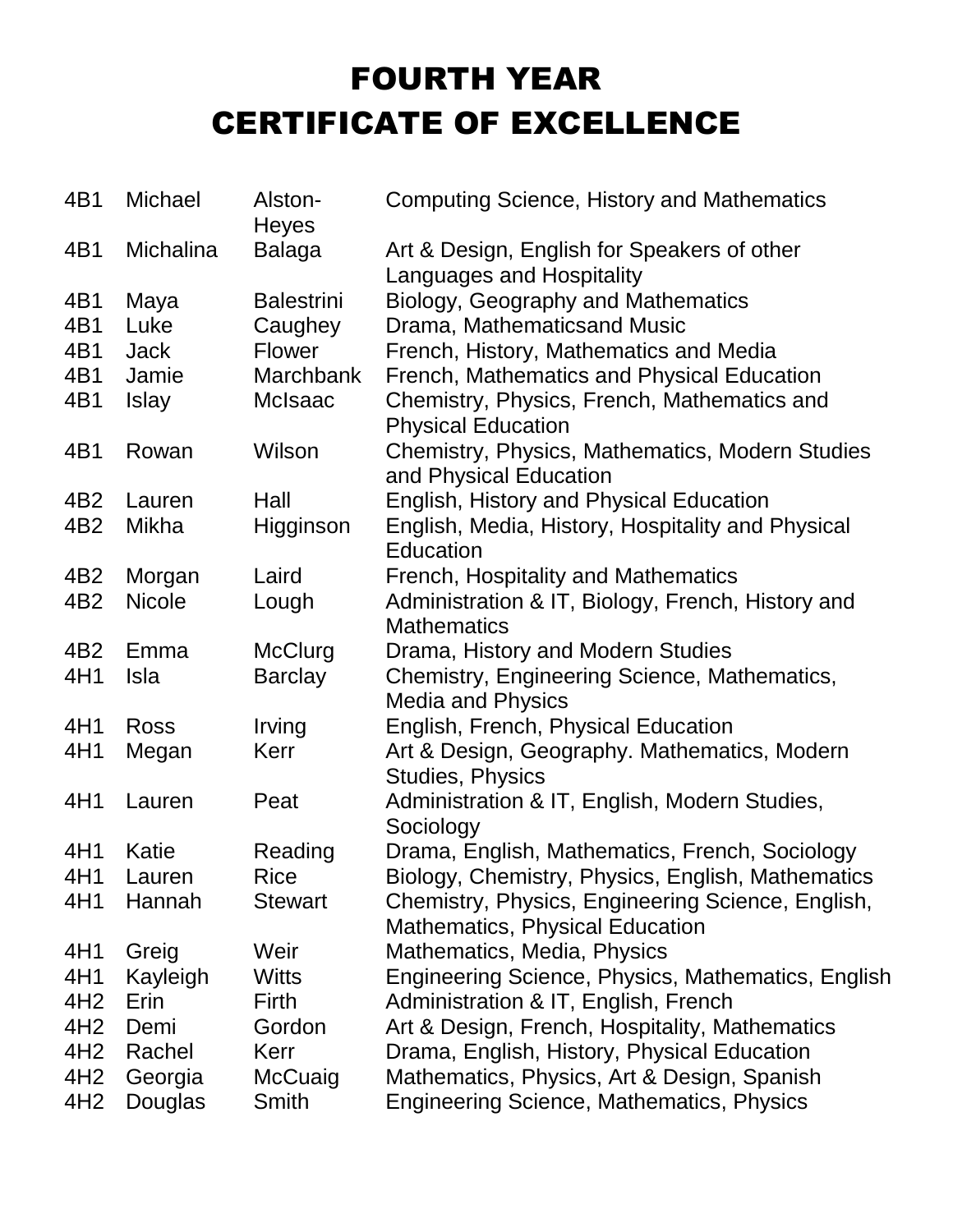## FOURTH YEAR CERTIFICATE OF EXCELLENCE (CONTINUED)

| 4L1 | Amber       | Campbell        | English, History, Hospitality                                                    |
|-----|-------------|-----------------|----------------------------------------------------------------------------------|
| 4L1 | Harley      | <b>Kirk</b>     | Art & Design, Mathematics, History, Modern Studies,<br><b>Physical Education</b> |
| 4L1 | Will        | <b>McDowall</b> | Chemistry, Engineering Science, Physics, English,<br><b>History, Mathematics</b> |
| 4L1 | Keir        | <b>Skilling</b> | Engineering Science, History, Mathematics, Physics,<br><b>Physical Education</b> |
| 4L2 | Christopher | <b>Berger</b>   | French, Mathematics, Physics                                                     |

## FOURTH YEAR SPECIAL AWARDS

#### Jake Coltart **Rural Skills Award**

#### **St Michael's and South Parish Church Award for Top Student -**

Georgia McCuaig in Higher Spanish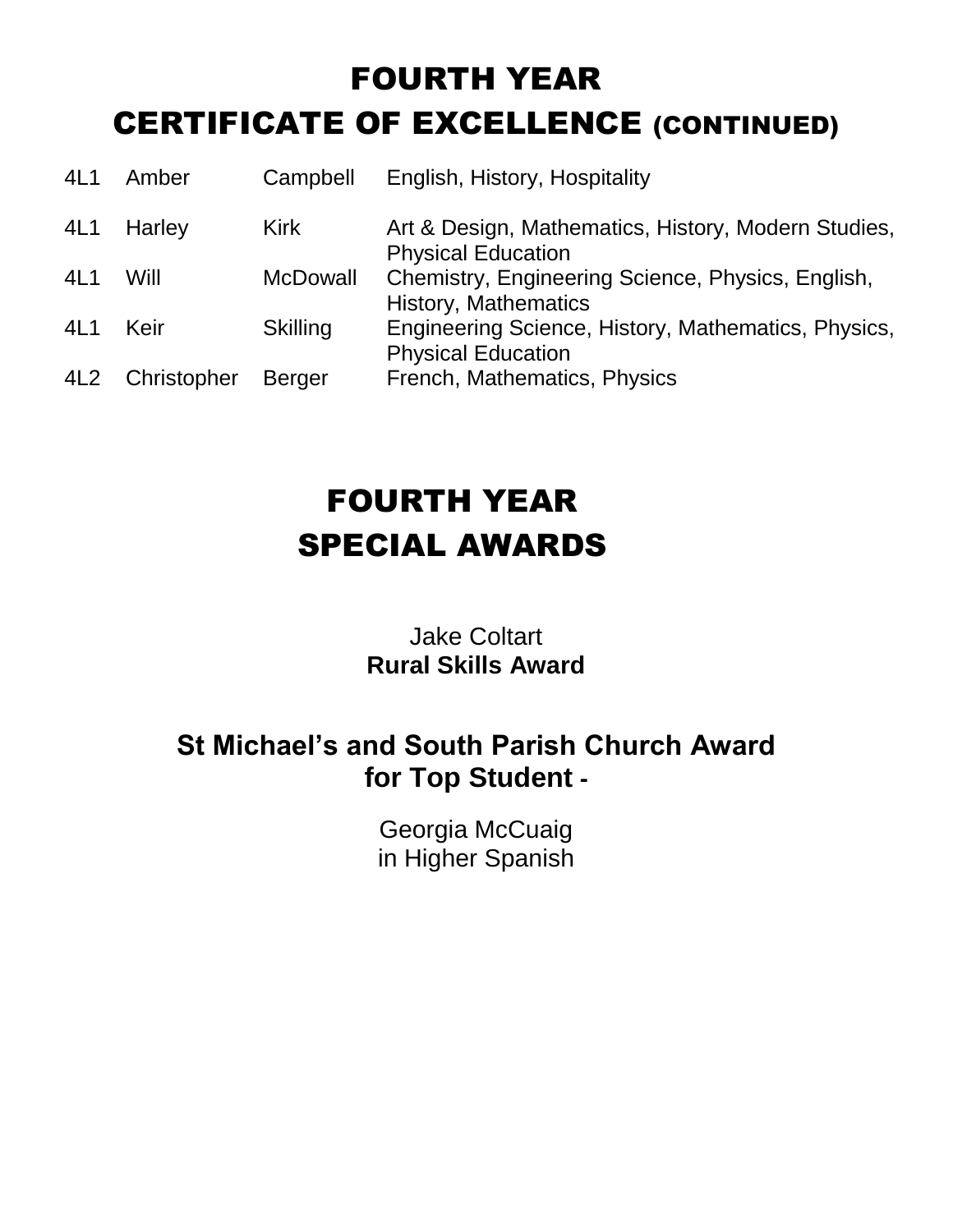## FIFTH YEAR CERTIFICATE OF MERIT

| 5B1 | Finlay         | Copland          | <b>Administration and Physical Education</b> |
|-----|----------------|------------------|----------------------------------------------|
| 5B1 | Emily          | <b>Davies</b>    | Drama                                        |
| 5B1 | Emily          | Visca            | <b>History and Sociology</b>                 |
| 5B3 | Turpal Ali     | Akhukhadzhaev    | <b>Practical Woodwork</b>                    |
| 5B3 | Lauren         | McDougall        | Photography                                  |
| 5B3 | Devan          | <b>Nicholson</b> | Administration                               |
| 5H2 | Enola          | Lagneau          | French                                       |
| 5H2 | Arron          | <b>Scott</b>     | Physics and Design & Manufacture             |
| 5L1 | Jamie          | Alison           | <b>Administration and Physical Education</b> |
| 5L1 | Erin           | Campbell         | <b>Music</b>                                 |
| 5L1 | Owen           | <b>Davies</b>    | <b>Mathematics</b>                           |
| 5L1 | Kelsey         | Garton           | <b>Mathematics and Sociology</b>             |
| 5L1 | <b>Matthew</b> | <b>McBride</b>   | <b>Biology and Modern Studies</b>            |
| 5L2 | <b>Dylan</b>   | Cockburn         | Administration                               |
|     |                |                  |                                              |
| 5L2 | Kennedy        | <b>Kirk</b>      | <b>Physical Education</b>                    |
| 5L2 | Sean           | <b>Scott</b>     | <b>History</b>                               |
| 5L2 | Callai         | Watson           | Art & Design                                 |

### FIFTH YEAR CERTIFICATE OF ACHIEVEMENT

| 5H2 | Arron | <b>Scott</b> |
|-----|-------|--------------|
|-----|-------|--------------|

- 5L1 Owen Davies
- 5L1 Kelsey Garton<br>5L1 Matthew McBride
- Matthew McBride
- 5L1 Alexandra Worthington
- 5L2 Cerys Black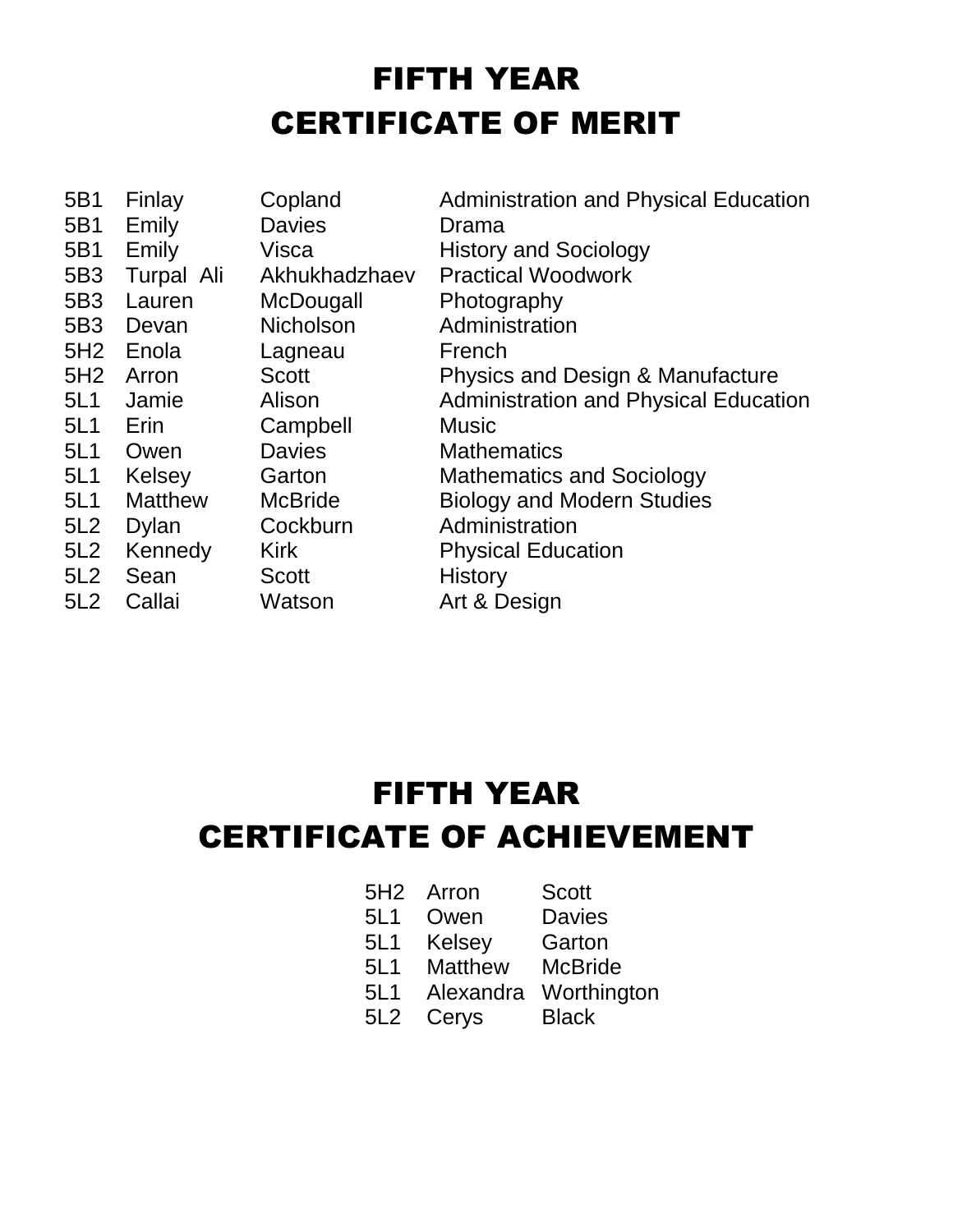## FIFTH YEAR CERTIFICATE OF EXCELLENCE

| 5B1 | Samaira      | Anwar           | English, History and Sociology                                      |
|-----|--------------|-----------------|---------------------------------------------------------------------|
| 5B1 | Callum       | Hamilton        | Chemistry, Physics, English, Mathematics and<br><b>History</b>      |
| 5B1 | Ewan         | Hamilton        | Chemistry, Biology, Physics, English and<br><b>Mathematics</b>      |
| 5B1 | Keir         | <b>Morton</b>   | Administration, English, History and Physical<br>Education          |
| 5B1 | Thomas       | Walter          | Biology, Chemistry, Physics and Mathematics                         |
| 5B3 | Mhairi       | Adamson         | Art & Design, English and Sociology                                 |
| 5B3 | Eleanor      | <b>Burrows</b>  | English, History, Sociology and Spanish                             |
| 5B3 | <b>Molly</b> | Donald          | Biology, English, French, Sociology                                 |
| 5B3 | Siofra       | Eggo            | Art & Design, Chemistry, English, History and<br><b>Mathematics</b> |
| 5B3 | Elsa         | <b>Wilkins</b>  | Art & Design, Music, English and Spanish                            |
| 5B3 | Huw          | <b>Williams</b> | Chemistry, English, History and Mathematics                         |
| 5H2 | Caitlin      | <b>McKie</b>    | English, French, Mathematics and Physics                            |
| 5L1 | Kimberly     | To              | Biology, Chemistry, English and Mathematics                         |
| 5L1 | Katie        | Watson          | English, History, Modern Studies and Sociology                      |
| 5L2 | Ahmed        | <b>Elsheikh</b> | <b>Chemistry, English and Mathematics</b>                           |
|     |              |                 |                                                                     |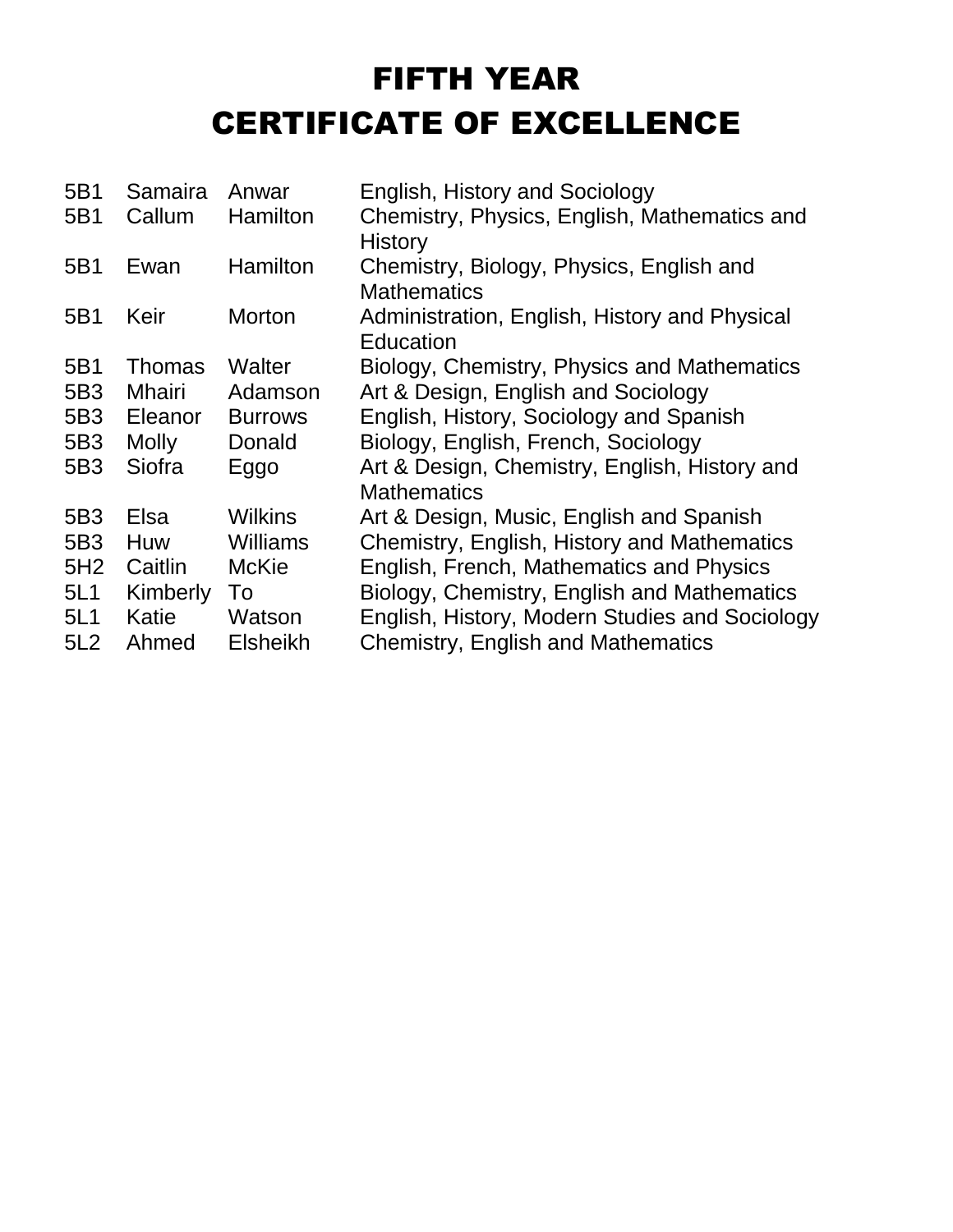### FIFTH YEAR SPECIAL AWARDS

#### **Dux Awards**

Ewan Hamilton **Christine Hunter Prize (Mathematics)**

> Ewan Hamilton **David Hawley Prize (Science)**

Elsa Wilkins **Blackley (Arts & Creativity)**

Katie Watson **Blackley (Social Subjects)**

**TBC Language and Literacy**

Ahmed Elsheikh **Linda Antrobus Prize for Mathematics**

Ahmed Elsheikh **Peter Pan Moat Brae Trust Prize**

**Rotary Citizenship TBC**

**University of the West of Scotland TBC**

**PC Porteous Award TBC**